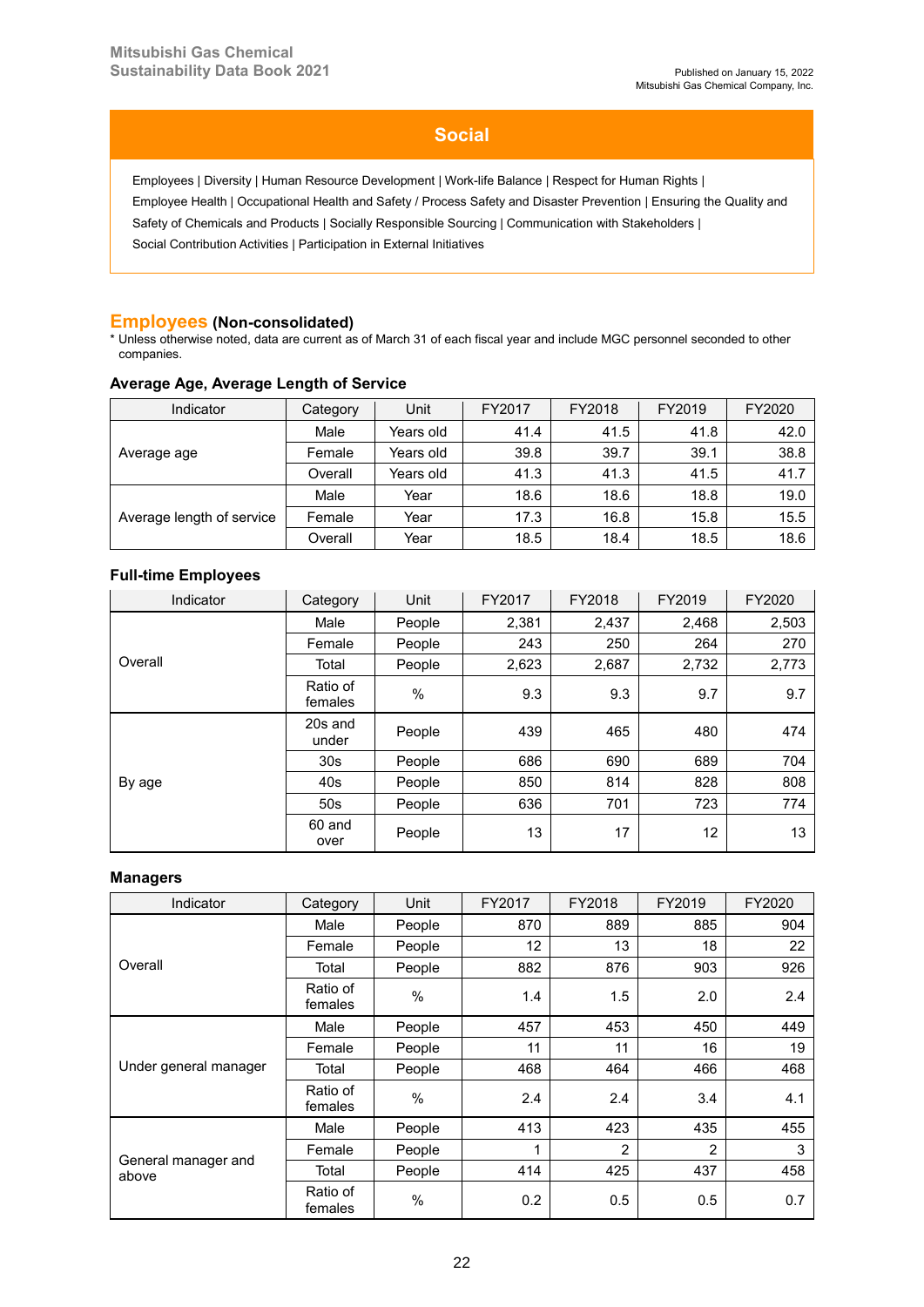### **Temporary and Contract Employees**

| Indicator                      | Category | Unit   | FY2017 | FY2018 | FY2019 | FY2020 |
|--------------------------------|----------|--------|--------|--------|--------|--------|
| Number of temporary employees* |          | People |        |        |        |        |
| Contract employees             | Male     | People |        | 13     |        | 34     |
|                                | Female   | People | 90     | 92     | 106    | 96     |
|                                | Total    | People | 99     | 105    | 123    | 130    |

\*Average number per year

# **Employees (Consolidated)**

\* Personnel (including contract employees and personnel seconded to MGC) employed as of March 31 of each fiscal year, including temporary and part-time employees.

\* For the reporting boundaries of the data in the table below, see MGC Group's Consolidated Subsidiaries on page 32.

| Indicator            | Category | Unit   | FY2017 | FY2018 | FY2019 | FY2020 |
|----------------------|----------|--------|--------|--------|--------|--------|
|                      | Male     | People | 6,992  | 7,253  | 7,311  | 7,449  |
| Overall              | Female   | People | 1.764  | 1,826  | 1.814  | 1,956  |
|                      | Total    | People | 8,756  | 9.079  | 9.125  | 9,405  |
| Management personnel | Male     | People | 1,503  | 1.556  | 1,597  | 1,735  |
|                      | Female   | People | 98     | 106    | 116    | 126    |
|                      | Total    | People | 1,601  | 1.662  | 1,713  | 1,861  |

# **Diversity (Non-consolidated)**

### **New Employees**

| Indicator                                                          | Category            | Unit          | FY2017 | FY2018 | FY2019 | FY2020 |
|--------------------------------------------------------------------|---------------------|---------------|--------|--------|--------|--------|
|                                                                    | Male                | People        | 35     | 48     | 66     | 63     |
| New Employees                                                      | Female              | People        | 6      | 7      | 12     | 13     |
| (new graduates)*1                                                  | Total               | People        | 41     | 55     | 78     | 76     |
|                                                                    | Ratio of<br>females | $\%$          | 14.6   | 12.7   | 15.4   | 17.1   |
|                                                                    | Male                | People        | 13     | 57     | 19     | 20     |
|                                                                    | Female              | People        | 2      | 11     | 10     | 2      |
| New Employees<br>(mid-career hires)*2                              | Total               | People        | 15     | 68     | 29     | 22     |
|                                                                    | Ratio of<br>females | $\frac{0}{0}$ | 13.3   | 16.2   | 34.5   | 9.1    |
| Mid-career hires' share of total<br>(first disclosed October 2021) |                     | %             | 26.8   | 55.3   | 27.1   | 22.4   |

\*1. Number of people who joined the company in April of each fiscal year

\*2. Number of people who joined the company from April to March of the following year

### **Ratio of Employees with Disabilities**

| Jnit   | FY2017 | FY2018 | FY2019 | FY2020 |
|--------|--------|--------|--------|--------|
| People | 50     | 52     | 50     | -51    |
| $\%$   | 2.28   | 2.33   | 2.30   | 2.27   |
| %      | 2.00   | 2.20   | 2.20   | 2.20   |
|        |        |        |        |        |

\*Data as of June 1 of each fiscal year

#### **Re-employment of retired employees**

| Indicator                                      | Unit   | FY2017 | FY2018 | FY2019 | FY2020 |
|------------------------------------------------|--------|--------|--------|--------|--------|
| Re-employment of retired employees             | People | 19     | 32     | 24     | nn     |
| Ratio of re-employment of retired<br>employees | %      | 100    | 89     | 80     | 81     |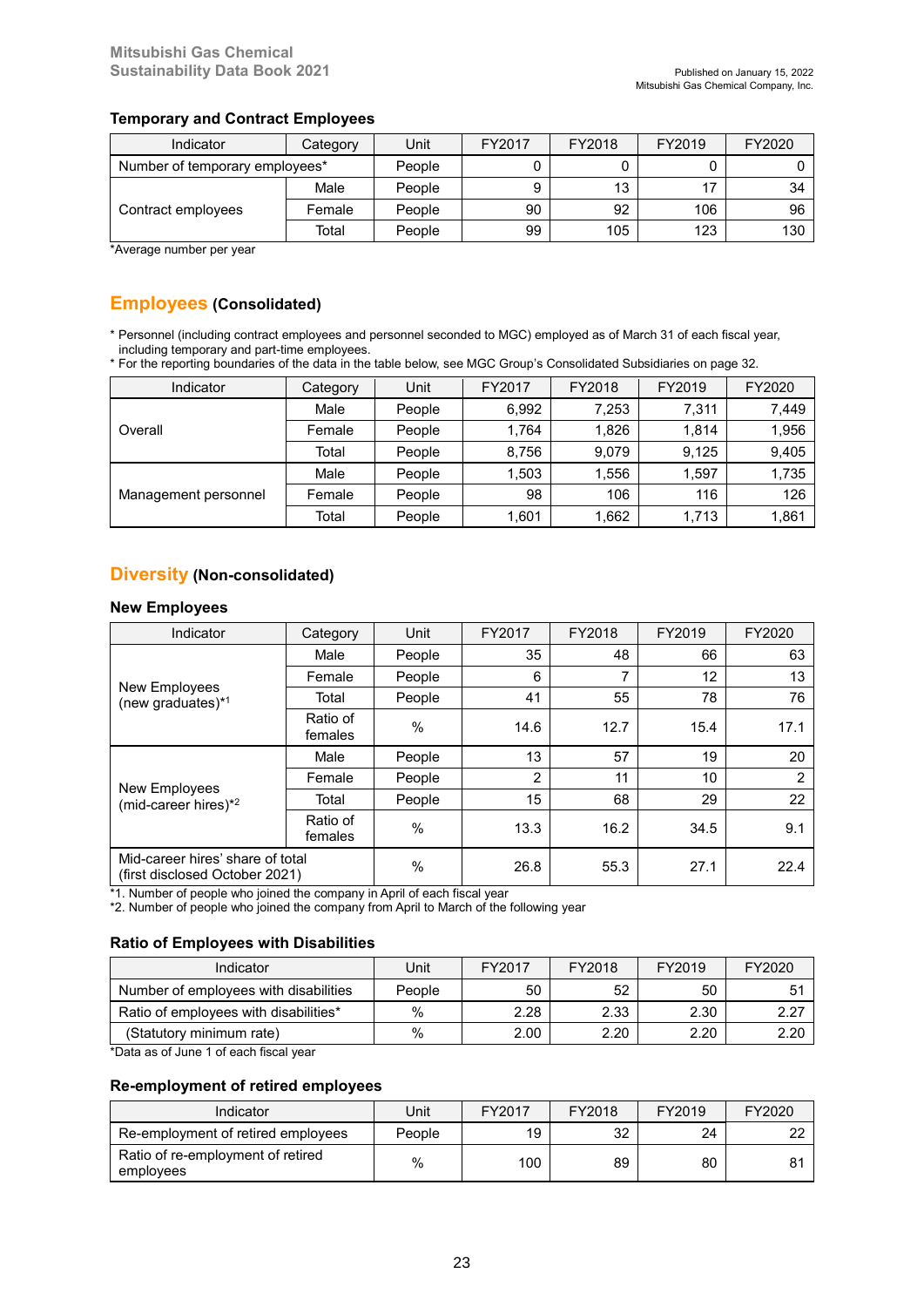### **Number of Employees/Managers who are Foreign Nationals**

| Indicator                                        | Jnit   | FY2017 | FY2018 | FY2019 | FY2020 |
|--------------------------------------------------|--------|--------|--------|--------|--------|
| Number of employees who are foreign<br>nationals | People |        | 10     | 11     | 10     |
| Number of managers                               | People |        |        | ື      |        |

# **Human Resource Development (Non-consolidated)**

### **Average Training Hours**

| Indicator                                                        | Jnit  | FY2017 | FY2018 | FY2019 | FY2020 |
|------------------------------------------------------------------|-------|--------|--------|--------|--------|
| Average training and development<br>hours per full-time employee | Hours | 4.9    | 5.9    | ◡.     | - 4.১  |

### **Training Programs (FY2020)**

| Program                                 | Content                                                                                                                                                                             | Duration | <b>Attendees</b>     |
|-----------------------------------------|-------------------------------------------------------------------------------------------------------------------------------------------------------------------------------------|----------|----------------------|
| New employee training                   | Personnel system, company overview, business etiquette,<br>compliance, teamwork, safety education, human rights<br>awareness training, mental health, English conversation,<br>etc. | 4 days   | 57                   |
| New Employee Follow-<br>up Training     | Trainee presentations, mental health, PBI training                                                                                                                                  | 2 days   | 51                   |
| P3 Promotee Training                    | Personnel system, company overview, career building,<br>compliance                                                                                                                  | 1 day    | 60                   |
| <b>Optional Training</b><br>Course A    | Personnel system, company overview, trainee<br>presentations, compliance, theme-specific training, DC<br>follow-up training                                                         | 2 days   | 31                   |
| <b>Optional Training</b><br>Course B    | Personnel system, company overview, trainee<br>presentations, compliance, theme-specific training, DC<br>follow-up training                                                         | 2 days   | 40                   |
| A3-level Promotee<br>Training           | Company overview, trainee presentations, compliance, mid-<br>level leadership training                                                                                              | 2 days   | 27                   |
| A4-level Candidate<br>Training          | Personnel system, company overview, trainee<br>presentations, compliance, theme-specific training                                                                                   | 2 days   | 15                   |
| <b>B2-level Candidate</b><br>Training   | Personnel system, company overview, trainee<br>presentations, compliance, theme-specific training                                                                                   | 2 days   | 49                   |
| A4/B2-level Promotee<br>Training        | Evaluator training                                                                                                                                                                  | 1 day    | $35*$                |
| M1-level Candidate<br>Training          | Time management training                                                                                                                                                            | 1 day    | Training<br>not held |
| M1-level Promotee<br>Training           | Trainee presentations, compliance, supervisor training,<br>evaluator training, organizational management,<br>finance/accounting training                                            | 3 days   | 52                   |
| Senior M1-level<br>Training             | Trainee presentations, compliance, internal controls, MBC<br>training                                                                                                               | 3 days   | 30                   |
| M2-level Promotee<br>Training           | Trainee presentations, compliance, internal controls, MINE<br>training                                                                                                              | 3 days   | 46                   |
| Life/Career Design<br>Training          | Self-analysis, understanding of own strengths and career<br>environment, career/life balance, retirement plan, corporate<br>pension plan, re-employment system.                     | 2 days   | 50                   |
| <b>Negotiation Strategy</b><br>Training | Fundamental mechanisms and practical theories of<br>negotiation                                                                                                                     | 2 days   | 35                   |
| Logical communication<br>training       | Improvement of business communication skills based on<br>logical thinking                                                                                                           | 2 days   | 36                   |
| <b>Facilitation Training</b>            | Facilitation skills training                                                                                                                                                        | 2 days   | 40                   |
| <b>HAZOP Training</b>                   | Understanding of HAZOP, accident case studies, HAZOP<br>drills                                                                                                                      | 2 days   | 44                   |

\*Number of attendees in Kanto region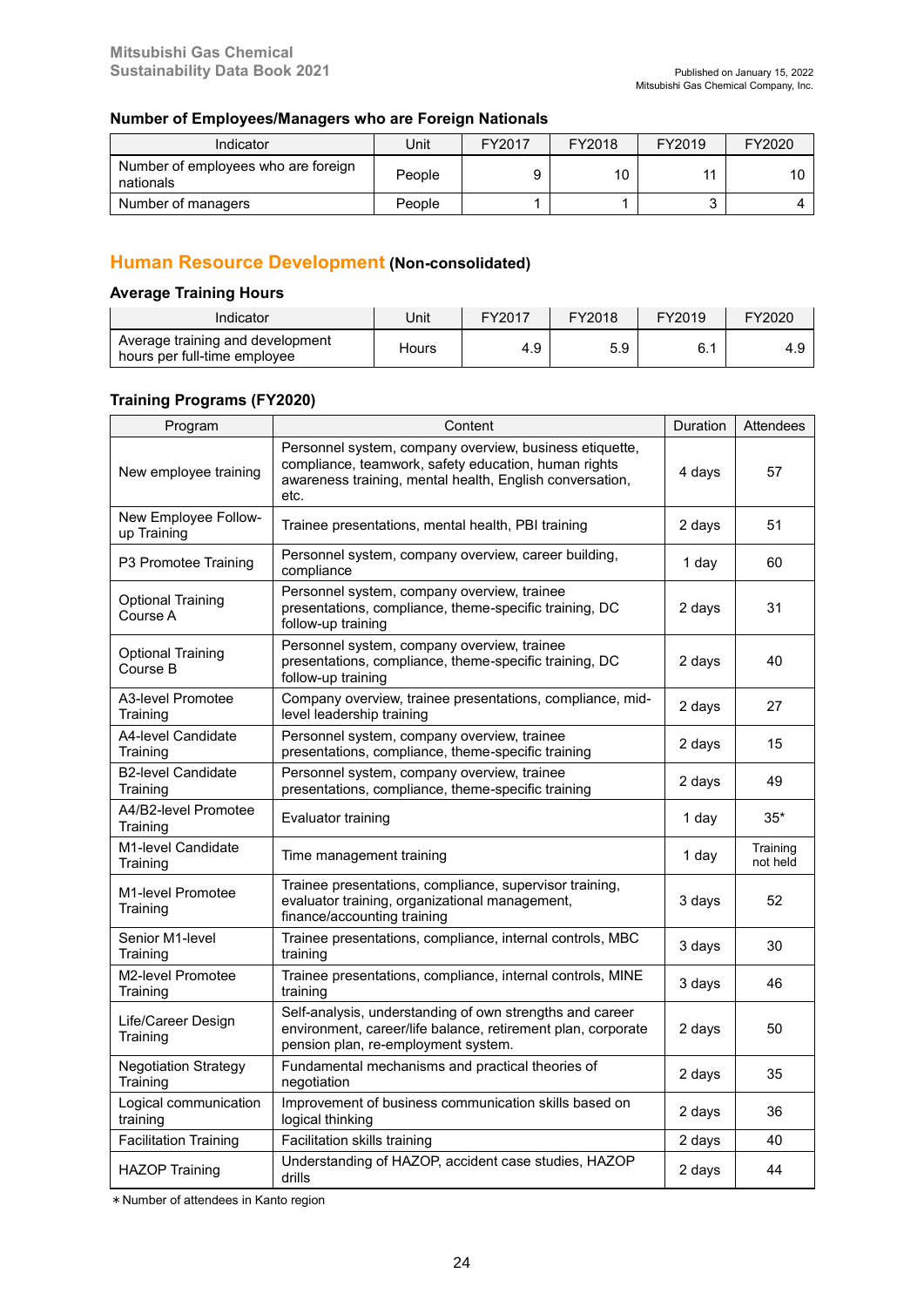# **Work-life Balance**

### **Basic Approach to Wages and Working Hours**

The MGC Group complies with local minimum wage laws and regulations in the countries/regions in which it operates and pays wages to its employees based on fair evaluations. In addition to also complying with local laws and regulations on working hours, the Group endeavors to enable employees to have a healthy work-life balance through appropriate labor management to avoid onerous work schedules.

#### **Work-life Balance Data (Non-consolidated)**

| Indicator                                                |        | Unit          | FY2017         | FY2018         | FY2019         | FY2020         |
|----------------------------------------------------------|--------|---------------|----------------|----------------|----------------|----------------|
| Total annual working hours per employee                  |        | <b>Hours</b>  | 1,876.7        | 1,863.0        | 1,845.8        | 1858.2         |
| Average overtime per month<br>(union members)            |        | Hours         | 14.4           | 14.2           | 13.6           | 12.6           |
| Annual paid vacation days available                      |        | Days          | 19.4           | 18.9           | 18.8           | 18.7           |
| Annual paid vacation days taken                          |        | Days          | 16.6           | 17.2           | 17.4           | 16.0           |
| Ratio of taking annual leave                             |        | $\frac{0}{0}$ | 90             | 91             | 92             | 85             |
| Employees who started maternity leave*1                  |        | People        | 13             | 11             | 21             | 8              |
| Employees who started parental                           | Male   | People        | 1              | $\Omega$       | 3              | 15             |
| leave                                                    | Female | People        | 13             | 8              | 21             | 8              |
| Return to work rate after taking                         | Male   | $\frac{0}{0}$ | 100            | 100            | 100            | 100            |
| maternity/parental leave                                 | Female | $\%$          | 100            | 100            | 100            | 100            |
| Employees who took shortened                             | Male   | People        | $\Omega$       | 0              | 1              | 0              |
| working hours for childcare                              | Female | People        | 20             | 28             | 35             | 32             |
| Days of nursing leave taken                              |        | People        | 1              | $\overline{2}$ | 0              | 3              |
| Voluntary retirement*2                                   |        | People        | 21             | 27             | 25             | 25             |
| Involuntary retirement                                   |        | People        | $\Omega$       | $\Omega$       | $\Omega$       | 0              |
| Other retirement                                         |        | People        | $\Omega$       | $\Omega$       | $\Omega$       | $\mathbf{0}$   |
| Total                                                    |        | People        | 21             | 27             | 25             | 25             |
| Rate of employee turnover                                |        | $\%$          | 0.8            | 1.0            | 0.9            | 0.9            |
| Rate of employee turnover due to voluntary<br>retirement |        | $\%$          | 0.8            | 1.0            | 0.9            | 0.9            |
| Employee turnovers within three years*3                  |        | People        | $\Omega$       | 4              | $\overline{2}$ | $\overline{2}$ |
| Rate of employee turnover within three<br>years          |        | %             | 0.0            | 7.3            | 2.6            | 2.6            |
| <b>Transfers</b>                                         |        | People        | $\overline{c}$ | $\overline{2}$ | 1              | 4              |

\*1. Does not include those who are still on leave that started in the previous fiscal year.

\*2. Does not include transferees to other Group companies.

\*3. Number of employee turnovers within three years from among new graduate hires in each fiscal year.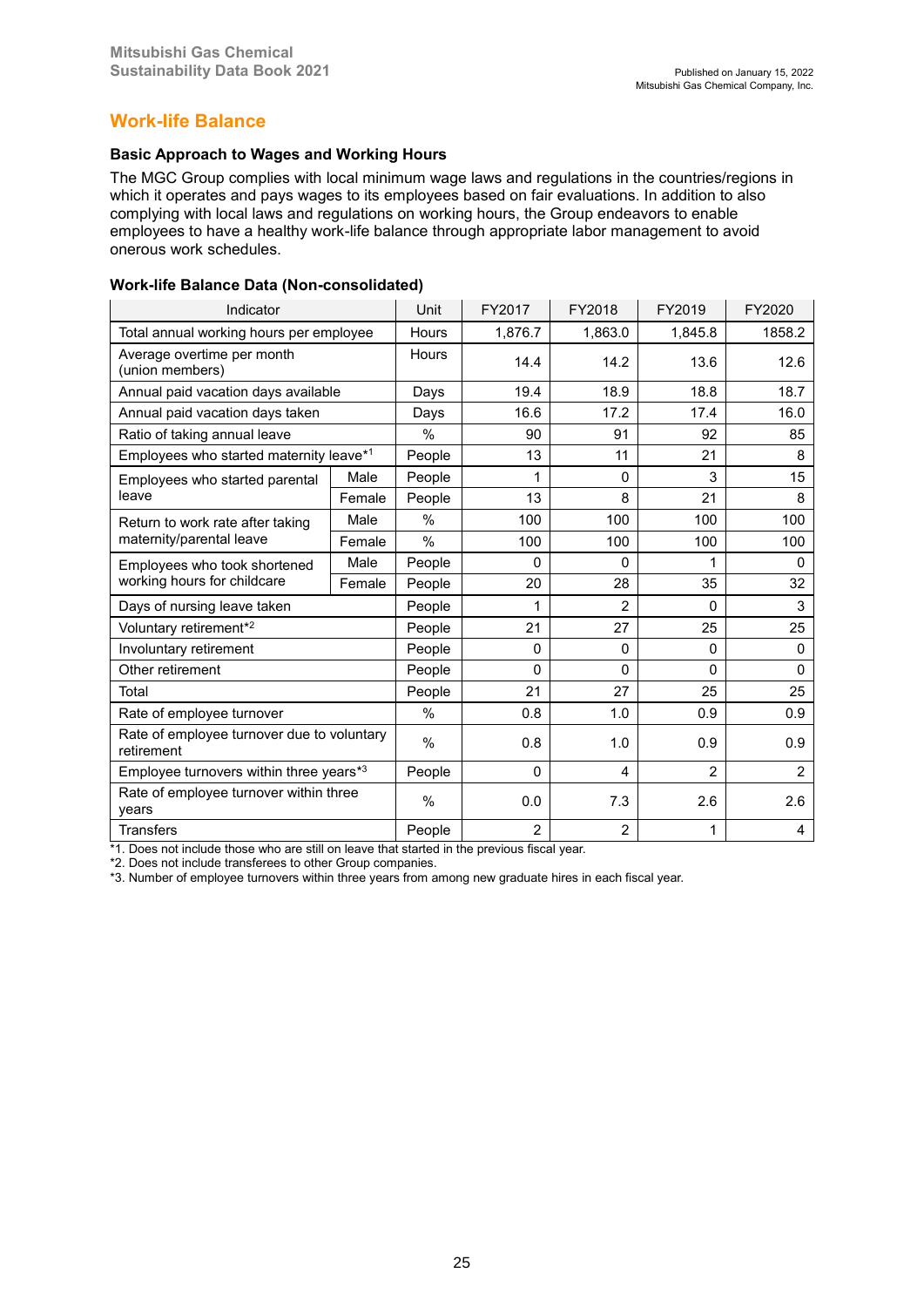### **Programs to Promote Work-Life Balance (Non-consolidated)**

| Program                                   | Description                                                                                                                                                                 |
|-------------------------------------------|-----------------------------------------------------------------------------------------------------------------------------------------------------------------------------|
| Flextime                                  | Available on company-wide basis (to regular day-shift workers only); MGC's<br>headquarters and research laboratory are trialing super flextime with no core time            |
| Teleworking                               | Trial ongoing at MGC's headguarters and research laboratory; employees may work<br>from home up to three days per week                                                      |
| Parental leave                            | Employees unable to secure child care can take leave until child is two years old                                                                                           |
| Paternity leave                           | Employees can take five days of (paid) leave when spouse gives birth                                                                                                        |
| Nursing leave                             | Employees can take one year of leave per family member requiring care; the year<br>can be split into up to three intervals                                                  |
| Shortened work<br>schedule for caregivers | Employees with young children (up to third grade) or other family members requiring<br>care can work a shortened schedule (up to six hours per day in 30-minute units)      |
| Nursing leave for<br>children             | Employees can take up to 10 personal days per year to care for children not yet of<br>school age                                                                            |
| Nursing leave                             | Employees can annually take five days per family member requiring care, up to a<br>maximum of 10 days if two or more family members require care                            |
| Annual paid leave by<br>"half-day"        | Employees can take a half-day leave up to 30 times per year                                                                                                                 |
| Accumulating annual<br>leave              | Employees can accumulate up to 40 unused paid leave from prior years for<br>emergency use (e.g., personal illness/injury, family illness, natural disaster)                 |
| Refresh leave                             | Upon turning 50 years old, employees are granted five days of special (paid)<br>vacation and paid a one-time bonus                                                          |
| Volunteering leave                        | Employees who volunteer to assist with emergency disaster relief can take up to<br>three (paid) days per year to do so                                                      |
| Medical donor leave                       | Employees can take up to three (paid) days per year for bone marrow donation,<br>including registration, screening and extraction                                           |
| Leave to accompany<br>spouse overseas     | Employees can take a leave of absence for up to three years to accompany their<br>spouse working overseas                                                                   |
| Re-hiring of former<br>employees          | MGC re-hires qualified former employees with at least three years of service who<br>resigned within the previous 10 years as a result of circumstances beyond their control |

# **Respect for Human Rights**

### **Basic Approach to Human Rights**

The MGC Group supports international human rights standards such as the UN Global Compact, UN Guiding Principles on Business and Human Rights and OECD Guidelines for Multinational Enterprises.

The MGC Group respects everyone's dignity and rights. It does not discriminate on any grounds, including but not limited to pedigree, nationality, race, ethnicity, beliefs, religion, gender, sexual orientation, age, disability, personal interests, educational attainment, pregnancy, language, economic background and political views.

### **Promotion of Respect for Human Rights**

MGC promotes respect for human rights mainly through its Diversity and Inclusion Promotion Expert Committee (administrative staffing for which is provided by the Administrative & Personnel Division's D&I Promotion Group). An advisory body of the CSR Council (made up of directors and chaired by MGC's president), the Diversity and Inclusion Promotion Expert Committee reports to the CSR Council through the CSR Conference Secretariat.

The Administrative & Personnel Division's D&I Promotion Group carries out initiatives to promote everyday respect for human rights (e.g., educating about/raising awareness of human rights, addressing human rights issues).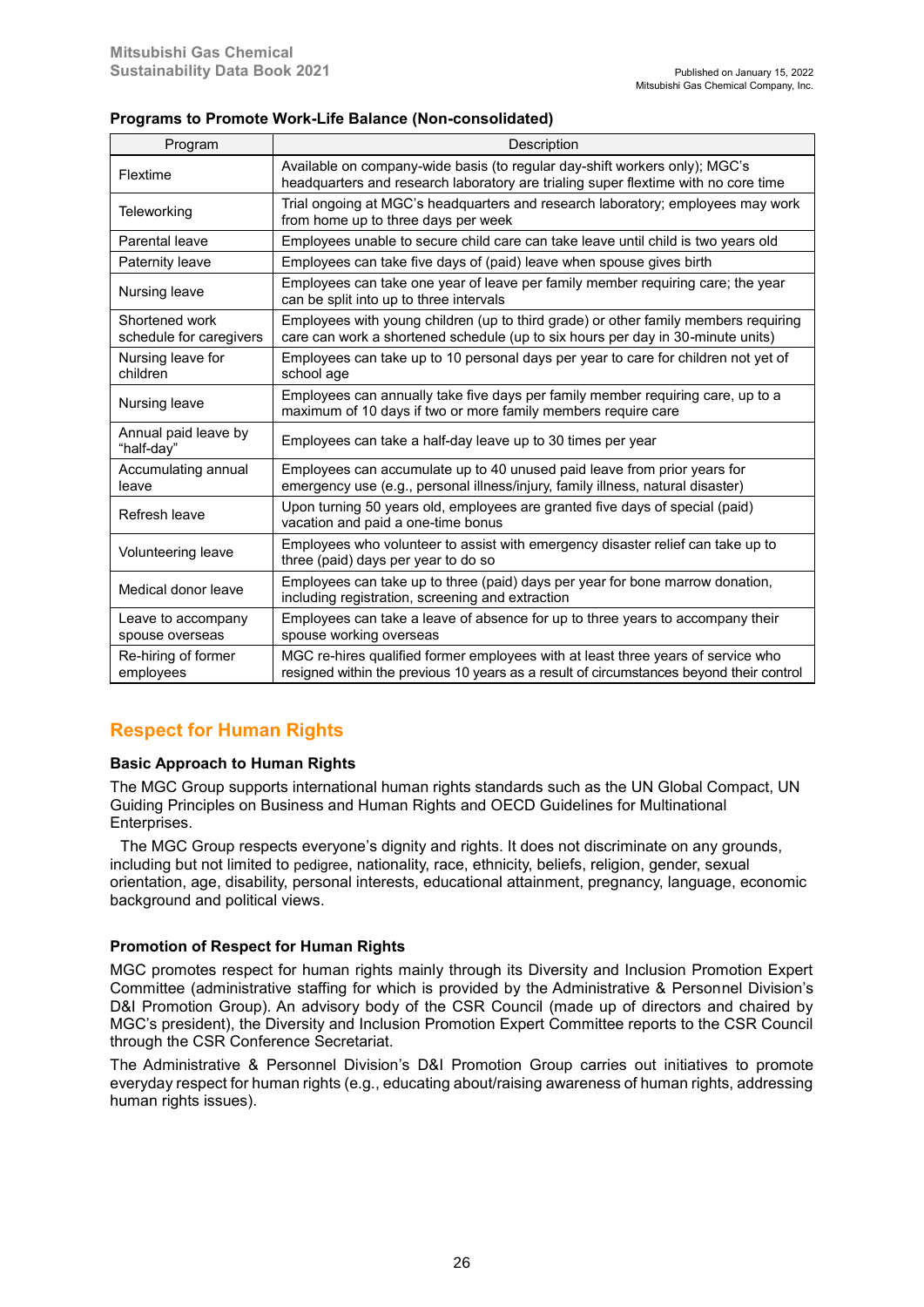### **Basic Approach to Rights to Organize and to Collectively Bargain**

The MGC Group respects basic labor rights, including workers' rights to organize and collectively bargain.

### **Freedom of Association\* 1 (Non-consolidated)**

| Indicator                            | Jnit   | FY2017 | FY2018 | FY2019 | FY2020 |
|--------------------------------------|--------|--------|--------|--------|--------|
| Union members*2                      | People | .846   | .883   | .887   | .885   |
| Ratio of union members <sup>*3</sup> | $\%$   | 100    | 100    | 100    | 100    |

\*1. Includes some affiliates

\*2. Data is as of March 31 for each fiscal year

\*3. Number of union members / number of eligible people (excluding management level and others stipulated by agreement)

# **Employee Health (Non-consolidated)**

| Indicator                                                                                                  | Unit   | FY2017 | FY2018 | FY2019 | FY2020 |
|------------------------------------------------------------------------------------------------------------|--------|--------|--------|--------|--------|
| Ratio of employees receiving regular health<br>checkups*                                                   | $\%$   | 99     | 100    | 99     | 99     |
| Ratio of employees receiving stress checks                                                                 | %      | 98     | 99     | 98     | 98     |
| Employees taking leave due to mental<br>health issues                                                      | People | 5      | 4      | 15     | 13     |
| Employees taking leave due to personal<br>injury/sickness (excluding those due to<br>mental health issues) | People | Δ      | ∩      | 3      |        |

\*Employees on temporary retirement excluded

# **Occupational Health and Safety / Process Safety and Disaster Prevention (Non-consolidated)**

### **Occupational Health and Safety / Process Safety and Disaster Prevention Policies**

In accord with its Safety Philosophy and Safety Philosophy Behavior Guidelines, MGC conducts safety activities aimed at completely eliminating occupational injuries with the participation of all personnel, including partner companies' employees working at MGC sites in addition to MGC employees. Every MGC site also conducts their own safety activities spearheaded by front-line personnel. Additionally, MGC conducts company-wide improvement activities through its cross-organizational LINK program. MGC systematically maintains its facilities and is stepping up TPM\* (total productive maintenance) activities at production plants as an effective means of not only preventing accidents but also reducing equipment breakdowns and production downtime.

\*TPM activities: activities that continuously improve productivity and contribute to profits by eliminating all types of losses that exist in production systems.

### **・Safety Philosophy**

Ensuring safety is the top priority of our business activity

#### **・Safety Philosophy Behavior Guidelines**

- (1) Fostering a safety culture
- (2) Thorough education and drills
- (3) Confirming and abiding by safety rules
- (4) Promoting preventive safety measures

#### **・Safety Slogan**

Build a safety culture together through keen awareness and certain knowledge.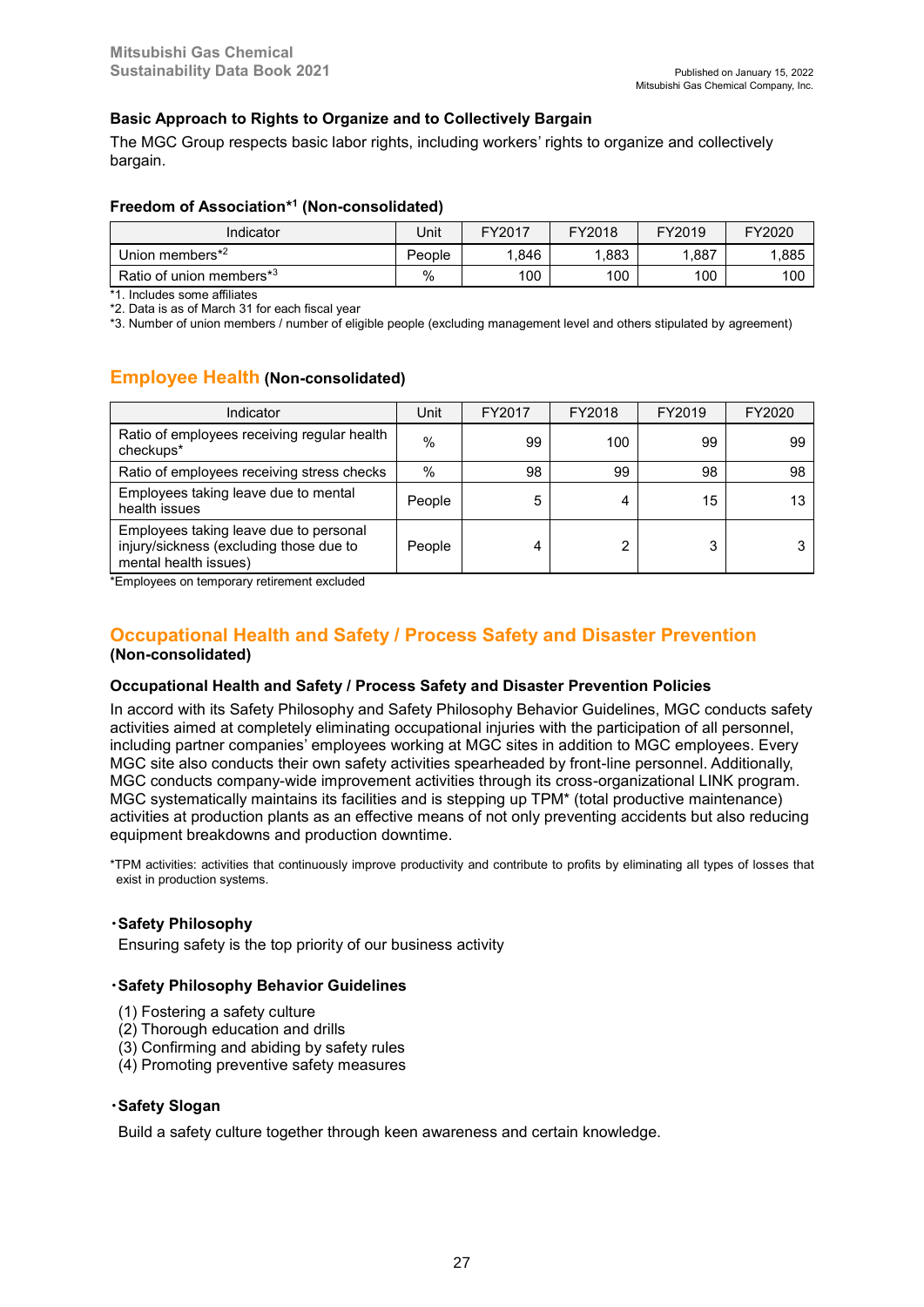### **Occupational Health and Safety**

| Indicator                                                                                              |                       | Unit          | FY2017*1 | FY2018*1 | FY2019*1     | FY2020*1 |
|--------------------------------------------------------------------------------------------------------|-----------------------|---------------|----------|----------|--------------|----------|
| Ratio of sites with OHSAS (Occupational<br>Health and Safety Assessment Series)<br>18001 certification |                       | $\frac{0}{0}$ | $\Omega$ | 0        | 0            |          |
| Serious occupational                                                                                   | Employees             | Cases         | $\Omega$ | 0        | $\mathbf{0}$ |          |
| $accidents*2$                                                                                          | Partner*3             | Cases         | 4        | 5        | 4            | 4        |
| Work-related fatalities                                                                                | Employees             | People        | $\Omega$ | 0        | $\mathbf{0}$ | O        |
|                                                                                                        | Partner <sup>*3</sup> | People        | $\Omega$ | 0        | $\mathbf{0}$ |          |
| Lost-time injury frequency                                                                             | Employees             |               | $\Omega$ | 0.29     | $\Omega$     | 0.28     |
| rate <sup>*4</sup>                                                                                     | Partner*3             |               | 0.57     | 1.91     | 1.41         | 1.38     |
| Lost-time injury severity                                                                              | Employees             |               | 0        | 0        | 0            | 0.01     |
| rate <sup>*5</sup>                                                                                     | Partner <sup>*3</sup> |               | 0.02     | 0.03     | 0.04         | 0.07     |
| Occupational illness                                                                                   | Employees             |               | 0.00     | 1.47     | 0.29         | 0.56     |
| frequency rate (per one<br>million hours worked)                                                       | Partner*3             |               | 0.29     | 1.64     | 1.13         | 1.11     |
| Number of violations of occupational health<br>and safety regulations and codes                        |                       | Cases         | $\Omega$ | 0        | $\mathbf{0}$ |          |

\*1. Calendar year

\*2. Accidents resulting in lost work days eligible for disability compensation, including death and permanent disability, or potential disability, with four or more lost work days

\*3. Including contract employees

\*4. Total number of deaths and injuries caused by labor accidents per one million actual hours worked

\*5. Total number of working days lost per one million actual hours worked

#### **Performance monitoring and management of health and safety**

| Indicator                                                      | Unit  | FY2017*1 | FY2018*1 | FY2019*1 | FY2020*1 |
|----------------------------------------------------------------|-------|----------|----------|----------|----------|
| Results: serious occupational accidents<br>(employees)         | Cases |          |          |          |          |
| Results: serious occupational accidents<br>(partner companies) | Cases |          |          |          |          |
| Targets: 0                                                     |       |          |          |          | ×        |

### **Procedure for Handling Labor Standard Violations**

When the MGC Group is contacted by authorities about a violation, the matter is referred to concerned staff in the Environment, Safety & Quality Assurance Division and Administrative & Personnel Division and reported to senior management. Said staff decide how to rectify the violation, set a timeline for doing so in consultation with each other and oversee the rectification process until completed. MGC endeavors to also raise awareness and prevent recurrence by sharing examples of nonconformance with its entire workforce.

In FY2020, the MGC Group was not notified of any labor standard violations by administrative authorities.

### **Occupational Safety and Health Committees, Management Council Meetings and Management Briefings**

MGC has established Occupational Safety and Health Committees comprising representatives of labor and management at all of its sites. The committees thoroughly research and discuss basic safeguards to prevent workplace hazards and protect workers' health (including identification of causes of occupational accidents and recurrence prevention measures) among other important matters.

Additionally, representatives of management (President, as well as Directors who are appointed by President) and labor unions regularly gather together at management council meetings and management briefings to discuss operations in general and occupational safety and health matters.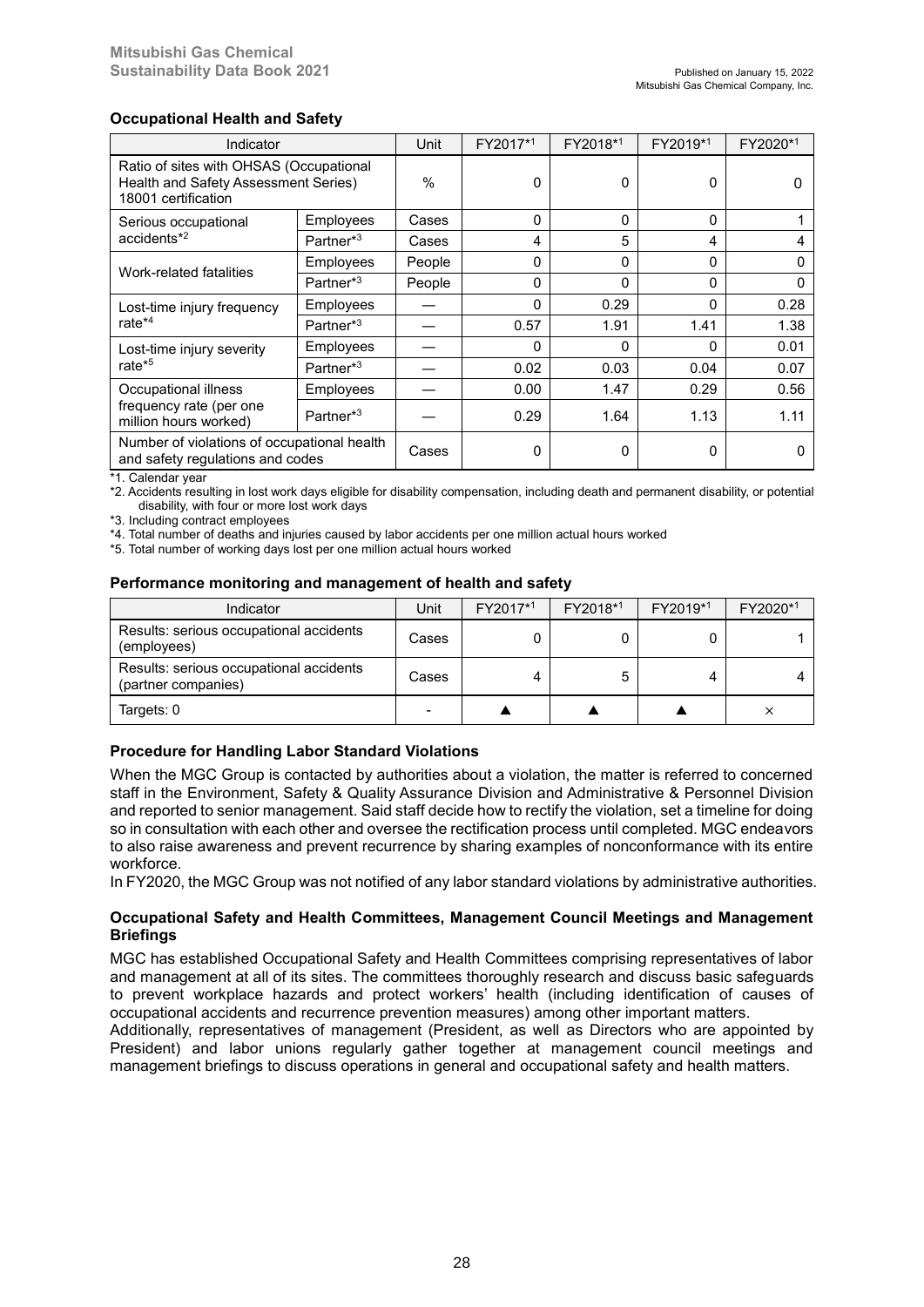#### **・Selected Initiatives**

With safety as its top priority, MGC proactively pursues initiatives aimed at zero accidents and zero injuries.

| Intensification of everyday safety<br>activities       | MGC is stepping up workplace safety activities, including hazard prediction,<br>finding near-miss incidents, pointing and calling, 5S activities and<br>supervisor patrols.                                                                                                                                                                                                                                                                                                      |
|--------------------------------------------------------|----------------------------------------------------------------------------------------------------------------------------------------------------------------------------------------------------------------------------------------------------------------------------------------------------------------------------------------------------------------------------------------------------------------------------------------------------------------------------------|
| Augmentation of education                              | MGC is augmenting its educational programs, including by installing<br>operator training simulators and hiring an external organization to conduct<br>process risk assessment (HAZOP) training.                                                                                                                                                                                                                                                                                  |
| Workplace improvement<br>presentations                 | MGC aims to encourage workplace safety activities by sharing and<br>commending outstanding activities at workplace and company-wide<br>improvement presentations.                                                                                                                                                                                                                                                                                                                |
| Accident recurrence prevention                         | MGC endeavors to prevent recurrence of accidents similar to ones that<br>have occurred at its sites or at Group companies by sharing and analyzing<br>case studies of the accidents. Additionally, its plants actively share<br>information on their occupational safety and disaster prevention activities<br>with each other through LINK activities in the aim of upgrading their<br>independent process-safety capabilities to a high level and ensuring safe<br>operations. |
| Disaster prevention support for<br>partner companies   | MGC strengthens communications with partner companies through such<br>means as holding disaster prevention conferences and providing<br>information on accidents that occurred at other plants/companies.<br>Additionally, it supports partner companies' safety activities by, e.g., making<br>internal educational facilities available for them.                                                                                                                              |
| Safety awards                                          | MGC's president presents awards to plants without any occupational<br>injuries for a certain period of time. Two sites received such awards in<br>2020.                                                                                                                                                                                                                                                                                                                          |
| Safety consciousness-raising<br>through, e.g., posters | MGC's Safety Philosophy, and Policies on Environment and Safety are<br>displayed on banners and posters at every workplace. Additionally, MGC<br>promote safety consciousness by having all personnel carry a Safety<br>Slogan card while on the job.                                                                                                                                                                                                                            |
| Adoption of new technologies                           | MGC is preparing to adopt state-of-the-art testing/inspection technology<br>and upgrading its facilities management technologies.                                                                                                                                                                                                                                                                                                                                                |

### **Process Safety and Disaster Prevention**

#### **・Average unplanned down time per plant**

| Metric                                | Jnit  | FY2017                    | FY2018                   | FY2019 | FY2020 |
|---------------------------------------|-------|---------------------------|--------------------------|--------|--------|
| Average unplanned down time per plant | Hours | $ \sim$<br>$\sim$<br>აა.ა | $\lambda \lambda$<br>. . | 135.4  | 105.   |

#### **・Process Safety Incidents**

| Indicator                                         | Jnit  | FY2017 | FY2018 | FY2019 | FY2020 |
|---------------------------------------------------|-------|--------|--------|--------|--------|
| Total count of process safety incidents<br>(PSIC) | Cases |        | J      |        |        |
| Process safety total incident rate<br>(PSTIR)     |       | 0.1    | 0.2    | 0.2    |        |
| Process safety incident severity rate<br>(PSISR)  |       | 0.6    | 0.3    | 0.3    |        |

### **Investment in Safety and Disaster Prevention Measures**

|                                         |             | FY2017             | FY2018             | FY2019             | FY2020             |
|-----------------------------------------|-------------|--------------------|--------------------|--------------------|--------------------|
| Indicator                               | Unit        | Amount<br>invested | Amount<br>invested | Amount<br>invested | Amount<br>invested |
| Explosions, fires and leaks             | Million yen | 181                | 205                | 515                | 195                |
| Aging equipment                         | Million yen | 1,866              | 2,316              | 4,226              | 3,099              |
| Work environment improvements           | Million yen | 1,228              | 1.612              | 697                | 456                |
| Earthquakes and other natural disasters | Million yen | 30                 | 95                 | 23                 | 191                |
| <b>Others</b>                           | Million yen | 37                 | 260                | 1.062              | 211                |
| Total                                   | Million yen | 3,341              | 4,488              | 6,523              | 4,151              |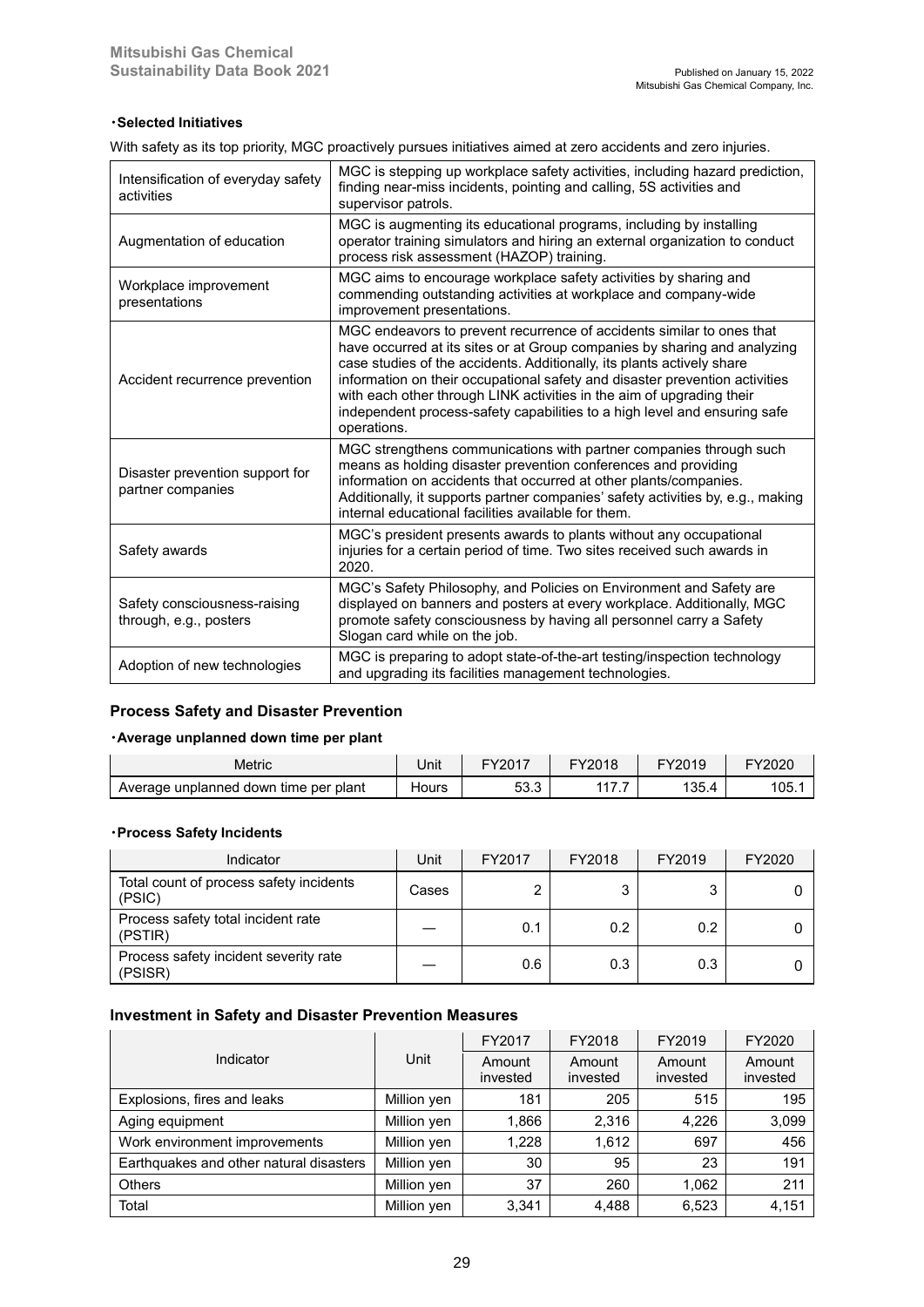#### **Process Safety Assessments for New Processes**

Plants/laboratories mitigate the risk of accidents in the course of their operations by identifying workplace hazards, assessing risks by type and frequency of occurrence and devising and implementing measures to avert any intolerable risks.

#### **Process Safety Assessments for Existing Processes**

When installing new capacity or modifying existing facilities, plants/laboratories mitigate the risk of accidents by assessing process safety, implementing necessary safeguards and subsequently reassessing/updating on a regular basis.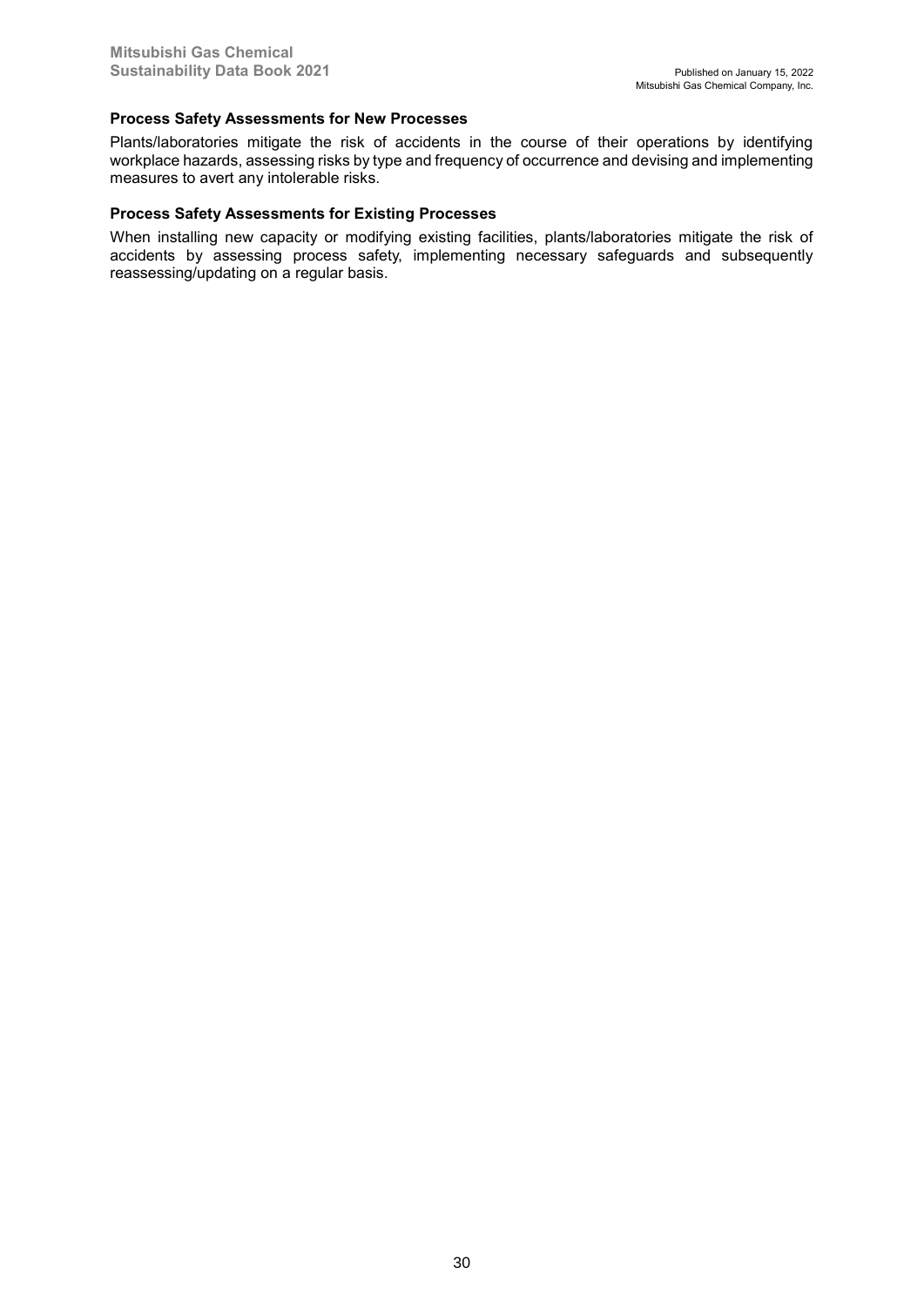# **Ensuring the Quality and Safety of Chemicals and Products (Non-consolidated)**

### **Policy on Chemical and Product Safety**

Under its Safety Philosophy and Safe Behavior Guidelines, the MGC Group's basic policy is to ensure the safe handling, use and disposal of chemical products.

### **System for Promoting the Safety of Chemicals and Products**

The MGC Group promotes responsible care (RC) in all divisions in accordance with the MGC Group Policies on Environment and Safety. It establishes RC medium-term and annual plans, and progress with those plans is reported to the Environment and Safety Council, chaired by the president, at a meeting held in December of each year. One approved, the plans ensure continuous improvements through a PDCA cycle.

### **Chemical and Product Safety Activities**

At MGC, we conduct basic surveys and safety assessments at the product development stage. When products correspond to new chemical substances, we first conduct safety testing and then classify the products according to whether they do or do not come under applicable regulations, as well as according to their degree of hazard under standards such as GHS\*, before preparing safety information such as safety data sheets (SDSs). Based on these, we perform risk assessments (based on hazards of the substances themselves and hazards related to exposure) for every stage of a product, from manufacture to disposal Products are offered once this screening (premarketing investigation) is complete.

Many of MGC's products are chemicals, and potential product-related accidents include fires and chemical burns. We present hazard information about chemicals with SDSs, product labels, and yellow cards given to customers and others concerned to ensure that products are handled safely. Hazard information is also provided for products aimed at overseas markets, via translated SDSs and other means.

\*GHS: The Globally Harmonized System of Classification and Labelling of Chemicals.

Chemical hazards are classified under fixed standards and are indicated clearly with pictograms on labels and through SDS documentation. Ultimately, the information contributes to accident prevention and to protecting human health and the environment.

#### **Chemical Safety Information Management**

MGC manages chemical safety information to help customers, employees, partner companies ' employees and other concerned parties better understand chemicals' hazardous/toxic properties, promote proper handling of chemicals and, in turn, prevent occupational injuries and pollution due to chemicals.

MGC manages chemical safety information on hazardous/toxic properties of all chemicals it supplies (including chemicals sourced from external vendors) and all chemicals involved in the process of manufacturing or prototyping its products (including products in development, prototypes and intermediates).

For safety information on end products, products in development, prototypes, raw materials, intermediates, byproducts, waste products and reagents, MGC stores certain safety information in an environmental and safety database accessible via its intranet site. Information in the database includes reports on internally and externally conducted safety assessments/tests, Safety Data Sheets in multiple languages and warning labels in multiple languages.

#### **Product Risk Assessments**

MGC performs risk assessments on all new products. It also reassesses existing products' risks whenever a raw-material input or manufacturing process changes, the product is to be used for a new application, applicable laws, regulations or standards are revised or new scientific knowledge becomes available.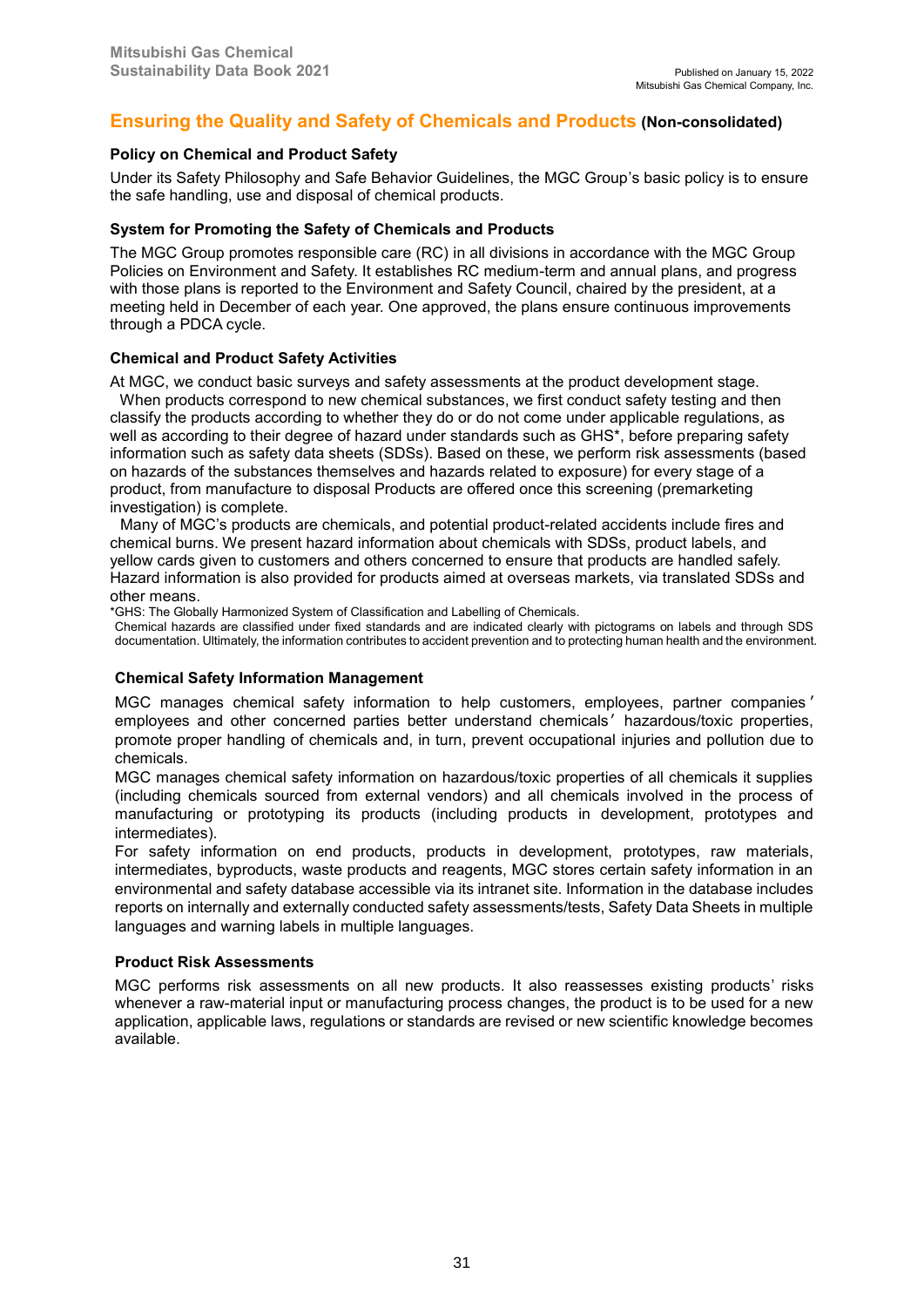### **Safety Assessment**

When commencing production using a newly developed chemical or using an existing chemical for a new application, MGC assesses (1) physical and chemical hazards, (2) human health toxicity and (3) environmental toxicity. When assessing a chemical's safety, MGC also factors in the chemical's compatibility with applicable laws and both domestic and international regulations. In the case of new products, MGC analyzes and assesses risks at every stage of the product's lifecycle from manufacturing, sales and distribution to usage/consumption and disposal, fully taking into account how the product foreseeably could be used, prospective users' characteristics, usage environments and other relevant factors. When a product requires regulatory approval as a new chemical substance, MGC formally seeks such approval from competent authorities.

### **Quantitative Chemical/Product Safety Targets Through**

| Indicator                                                  | Unit     | FY2023 |
|------------------------------------------------------------|----------|--------|
|                                                            | $%$ of   |        |
| Pre-/post-marketing investigations of new products         | products | 100    |
| registered in compliance with local chemical<br>Substances | $%$ of   |        |
| substance controls                                         | products | 100    |
|                                                            | $%$ of   |        |
| SDS (safety information) prepared and distributed          | products | 100    |

# **Socially Responsible Sourcing (Non-consolidated)**

| Indicator                                                                             | Jnit | FY2017 | FY2018 | FY2019 | FY2020 |
|---------------------------------------------------------------------------------------|------|--------|--------|--------|--------|
| Share of total purchases* sourced from<br>suppliers that completed CSR questionnaires | %    |        |        |        | 90     |

\*Purchases by Purchasing & Logistics Division

### **Basic Approach to Human Rights**

Under the Mitsubishi Gas Chemical CSR Procurement Guidelines, MGC calls upon its suppliers

(including contractors or agents) to prohibit discrimination, inhumane treatment, forced labor and child labor. MGC is proactively endeavoring to gain suppliers' understanding of and cooperation with the Guidelines.

### **Basic Approach to Rights to Organize and to Collectively Bargain**

The MGC Group respects basic labor rights, including workers' rights to organize and collectively bargain. Even in raw material supply chains, MGC respects workers' rights to organize and collectively bargain as a means of negotiating their wages, working conditions, working environment and other such matters with management.

### **Approach to Water Use and Biodiversity in Socially Responsible Sourcing**

・MGC complies with local environmental laws and regulations, including those pertaining to water withdrawals, wastewater discharges, industrial sewage and emissions, in the countries/regions in which it operates. It also sets voluntary standards in pursuit of further improvement.

・MGC uses materials conducive to preserving biodiversity, discloses its progress in reducing emissions, effluents, soil contamination, resource usage and waste usage for the sake of environmental protection. It also carries out initiatives to improve in the areas.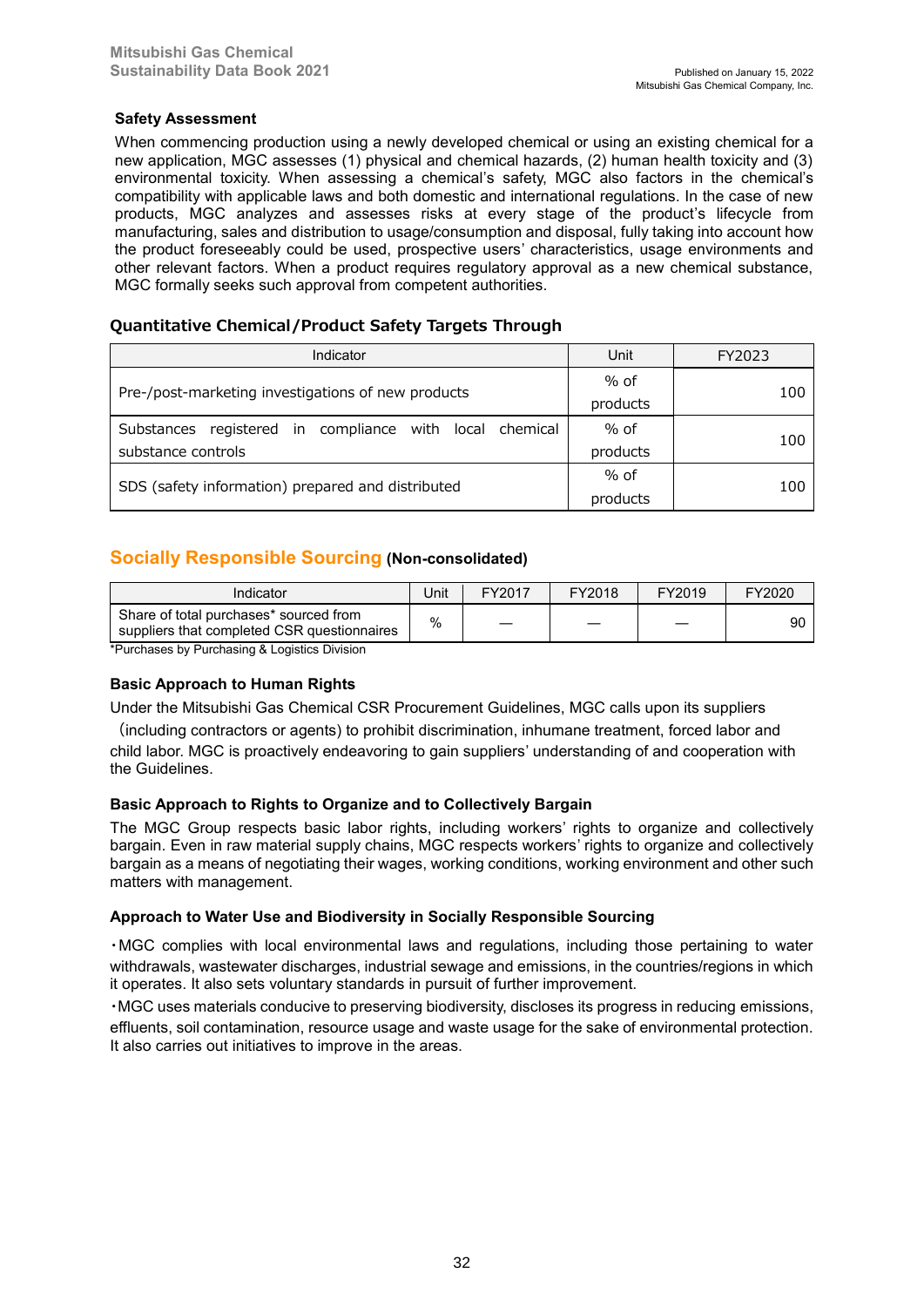| Stakeholder                 | Communication philosophy                                                                                                                                                                                                          | Main means of communication                                                                         | Frequency                                |
|-----------------------------|-----------------------------------------------------------------------------------------------------------------------------------------------------------------------------------------------------------------------------------|-----------------------------------------------------------------------------------------------------|------------------------------------------|
|                             | MGC offers a wide range of                                                                                                                                                                                                        | Direct contact by sales staff                                                                       | Daily                                    |
|                             | products. To respond to                                                                                                                                                                                                           | Incoming phone calls, website contacts                                                              | Daily                                    |
|                             | customer expectations and the<br>trust they place in our products,                                                                                                                                                                | Survey requests from customers                                                                      | Daily                                    |
| Customers                   | MGC incorporates customer<br>requests and feedback in                                                                                                                                                                             | Responses to CDP climate change<br>questionnaires                                                   | Once yearly                              |
|                             | product development and in<br>improving its services.                                                                                                                                                                             | Responses to CDP water security<br>questionnaires                                                   | Once yearly                              |
|                             | MGC conducts a broad range of                                                                                                                                                                                                     | Earnings briefings                                                                                  | Twice yearly                             |
|                             | communication activities and                                                                                                                                                                                                      | IR inquiries/responses                                                                              | As necessary                             |
| Shareholders<br>/ Investors | ensures shareholders and the<br>investment community have a                                                                                                                                                                       | Information disclosure in compliance with<br>laws or securities exchanges' regulations              | Timely                                   |
|                             | correct understanding of MGC;<br>we strive to disclose information                                                                                                                                                                | IR section of website                                                                               | Daily                                    |
|                             | timely in a fair and transparent                                                                                                                                                                                                  | General Meeting of Shareholders                                                                     | Once yearly                              |
|                             | manner.                                                                                                                                                                                                                           | Reports to shareholders                                                                             | Twice yearly                             |
|                             | We consider supporting<br>suppliers' CSR activities to be an<br>important factor in this regard. In                                                                                                                               | Communication through purchasing<br>activities                                                      | Daily                                    |
| <b>Business</b><br>Partners | this way, we endeavor to build a<br>supply chain that takes into                                                                                                                                                                  | Inquiries about product sourcing                                                                    | Daily                                    |
|                             | account regulatory compliance,<br>the environment and safety.                                                                                                                                                                     | Responses to CSR surveys                                                                            | As necessary                             |
|                             |                                                                                                                                                                                                                                   | Incoming phone calls, website visits                                                                | Daily                                    |
|                             |                                                                                                                                                                                                                                   | Local community activities (disaster relief,<br>litter pickup, tree-planting, traffic safety, etc.) | As necessary                             |
| Local                       | We encourage community<br>interaction and contribute to<br>their development through<br>participation in local festivals,<br>blood drives, and traffic safety<br>campaigns in Japan, as well as<br>through participation in local | Scholarships for foreign students through<br>Mitsubishi Gas Chemical Memorial<br>Foundation         | Applications<br>accepted<br>twice yearly |
| communities                 |                                                                                                                                                                                                                                   | Support for education of next generation<br>(distribution of chemistry experiment kits,<br>$etc.$ ) | Periodically                             |
|                             | activities outside of Japan.                                                                                                                                                                                                      | Community meetings at plants                                                                        | As necessary                             |
|                             |                                                                                                                                                                                                                                   | <b>Plant tours</b>                                                                                  | As necessary                             |
|                             |                                                                                                                                                                                                                                   | Participation in local events                                                                       | As necessary                             |
|                             |                                                                                                                                                                                                                                   | Training programs, interviews                                                                       | Periodically                             |
|                             |                                                                                                                                                                                                                                   | Management conferences/briefings<br>(labor-management talks)                                        | Periodically                             |
|                             | MCG aims to create dynamic<br>workplace environments where<br>all employees know their                                                                                                                                            | Personnel System Review Committee for<br>joint labor-management discussion                          | Periodically                             |
| Employees                   | respective roles, give full play to                                                                                                                                                                                               | Collective bargaining                                                                               | As necessary                             |
|                             | their creativity, produce                                                                                                                                                                                                         | Internal newsletter                                                                                 | Quarterly                                |
|                             | impressive results and find<br>meaning in their jobs.                                                                                                                                                                             | Intranet                                                                                            | Daily                                    |
|                             |                                                                                                                                                                                                                                   | Consultation desk, whistleblower hotline                                                            | Daily                                    |
|                             |                                                                                                                                                                                                                                   | Occupational Safety and Health<br>Committee meetings                                                | Periodically                             |

# **Communication with Stakeholders (Non-consolidated)**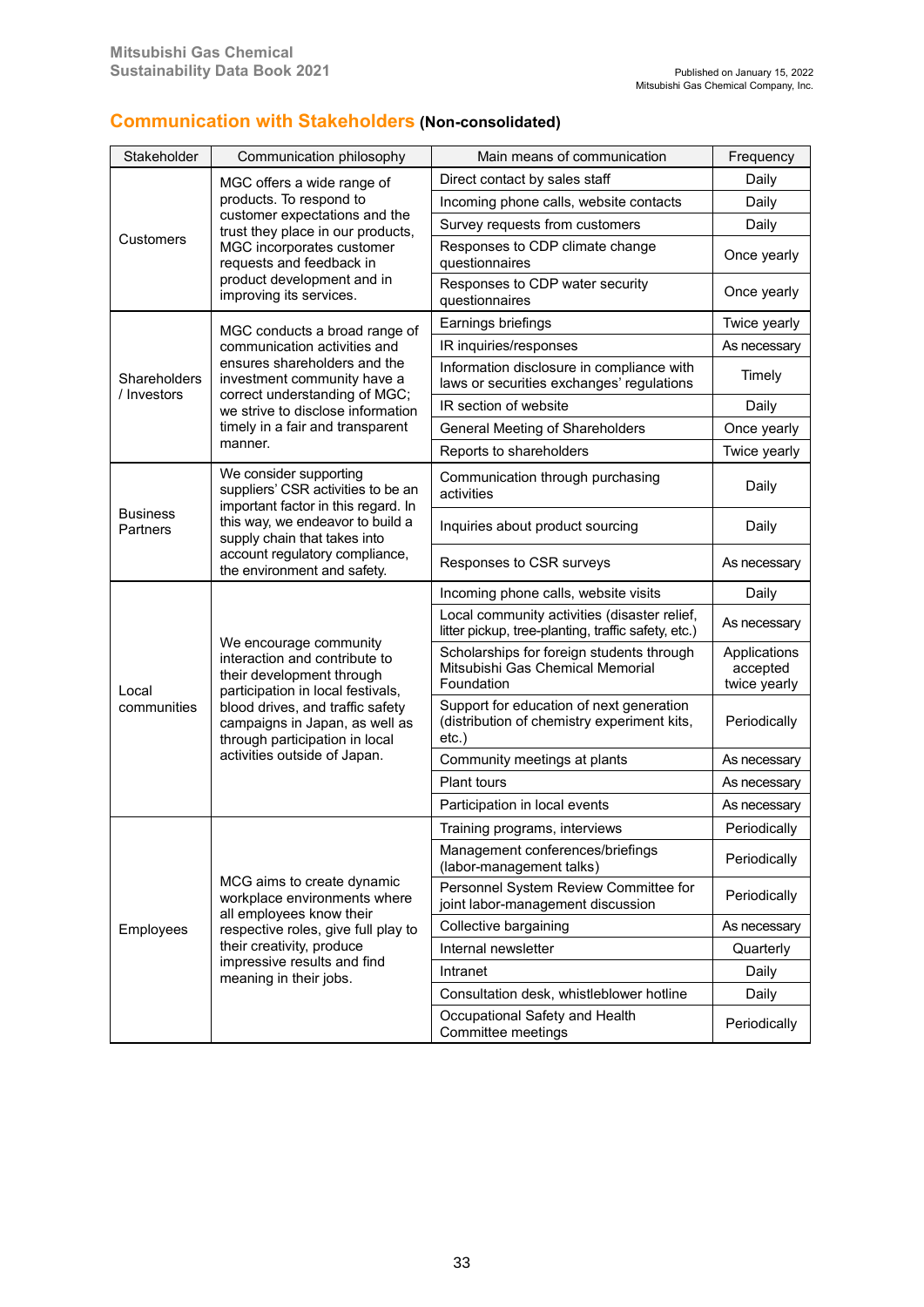# **Social Contribution Activities**

### **Main Donations**

| Recipient                                                                                          | Amount (Million yen) |  |
|----------------------------------------------------------------------------------------------------|----------------------|--|
| In-kind donation of emergency food stocks to Second Harvest Japan                                  |                      |  |
| Donation to aid victims of record-breaking cold wave in Texas                                      | 5.5                  |  |
| COVID-19 research funding                                                                          | 6.0                  |  |
| Donation of polycarbonate resin face shields to clinics/hospitals                                  |                      |  |
| Chemistry Human Resource Development Program Conference, Japan Chemical<br>Industry Association    | 2.5                  |  |
| Mitsubishi Memorial Foundation for Educational Excellence                                          | 6.5                  |  |
| Bookcase of Biodiversity Donation Program, Japan Committee for UN Decade on<br><b>Biodiversity</b> | 0.7                  |  |

\*Amounts are funds donated by MGC

### **Main Social Contribution Activities**

| Activity                                                                     |  |  |  |  |
|------------------------------------------------------------------------------|--|--|--|--|
| Hosting of plant/laboratory tours                                            |  |  |  |  |
| Promotion of communication with production plants' local communities         |  |  |  |  |
| Sponsorship of community youth sports                                        |  |  |  |  |
| Provision of instructors for university courses                              |  |  |  |  |
| Internship program (for university/technical college students)               |  |  |  |  |
| University scholarship program (Mitsubishi Gas Chemical Memorial Foundation) |  |  |  |  |
| Donation of science experiment kits to middle schools                        |  |  |  |  |

#### **Social Contribution Activity Expenditures (Non-consolidated)**

| Indicator                                 | Unit        | FY2017 | FY2018 | FY2019 | FY2020 |
|-------------------------------------------|-------------|--------|--------|--------|--------|
| Social contribution activity expenditures | Million ven | 115    | 427    | 251    | 230    |
| Of which, total donations                 | Million yen | 74     | 395    | 235    | 210    |
| Of which, other expenditures              | Million ven |        |        | 16     |        |

#### **Priorities for Activities to Contribute to Society**

・Contributions to local communities

MGC engages in community activities like sponsoring sporting events and participating in public gatherings, mainly in communities around its plants and other sites.

MGC places priority on reciprocal communication and partnerships with local communities. It also values coexisting in harmony with local communities and contributing to society through employees' participation on their own initiative. MGC supports employees' community/societal activities.

#### ・Initiatives for the Next Generation

MGC host student visits to Japan and internships involving local junior high schools, high schools, technical junior colleges, and universities. We have also continued to provide chemistry experiment kits to junior high schools near our facilities since 2008, with the aim of helping students to realize that chemistry is useful in everyday life and preventing a declining interest in science. The kits help students learn about the oxidation of iron by making pocket heating pads.

Through these and other initiatives, we are stimulating interest in chemistry among children and students who represent the next generation.

・Support for promising talent and chemistry/chemical engineering research

 Developing elite human resources who will shoulder the next generation is essential for sustained growth of society. At MGC as well, people are our most important asset from the standpoint of continuing to operate in perpetuity. Companies have a responsibility to contribute to society by supporting research and providing learning environments for self-motivated students. The Mitsubishi Gas Chemical Memorial Foundation provides scholarships to undergraduate and graduate students majoring in chemistry or chemical engineering, particularly foreign students from ASEAN countries who attend Japanese universities.